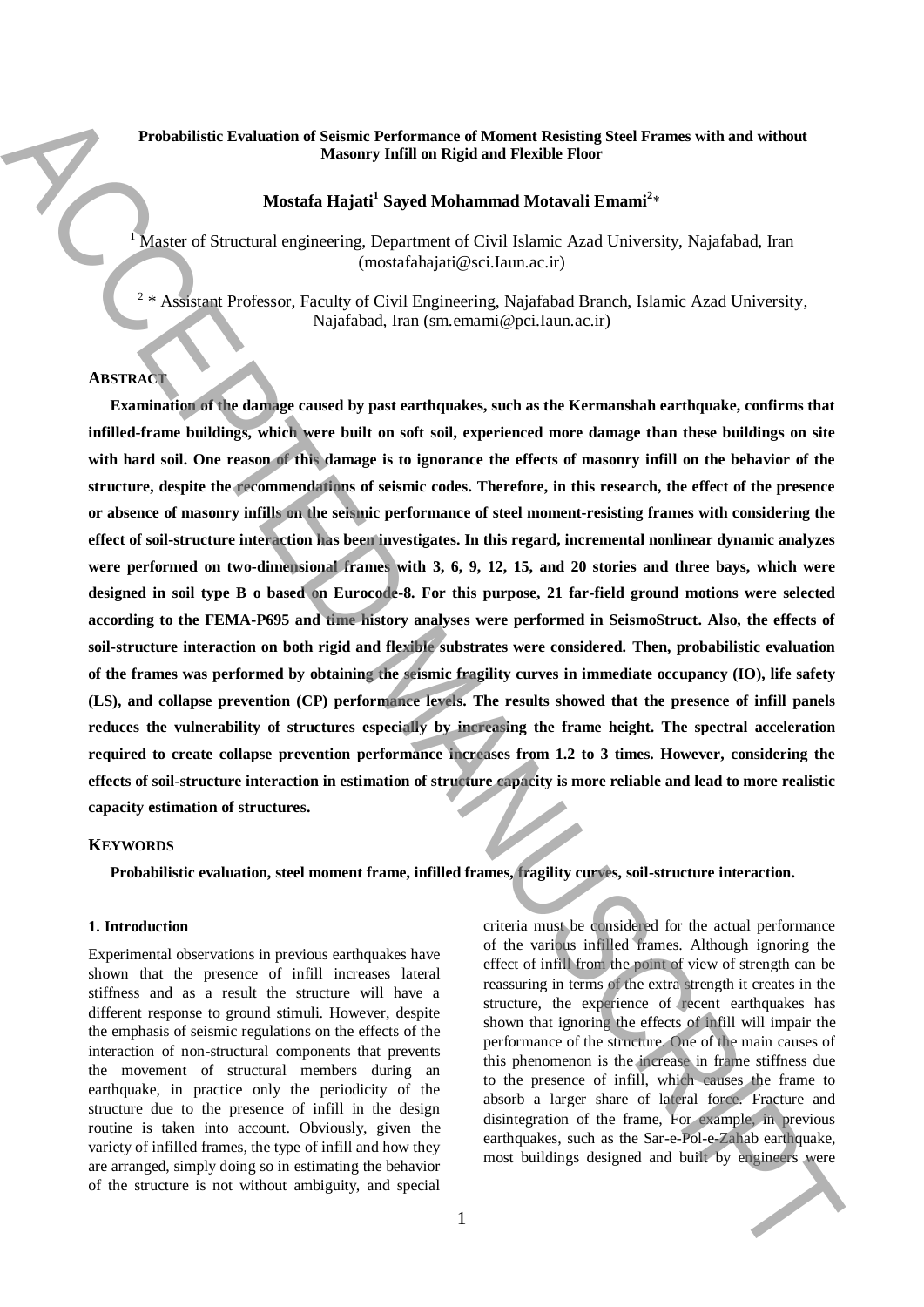severely damaged due to a lack of attention to the negative effects of the walls [1].

Despite many studies on the effect of interframes as well as the effects of soil-structure interaction on seismic performance and response of structures to earthquakes separately in the technical literature, limited studies of both infill and soil-structure interactions have been studied simultaneously. Including Tavakoli and Moridi [2], the simultaneous effects of soil-structure interaction and interlayer of building materials in steel flexural frames are studied. They concluded that reducing soil shear velocity increases the effects of soilstructure interaction on nonlinear structure. In addition to the limited study, the experience of Sarpol-e-Zahab earthquake in 2018 showed that the simultaneous effects between the frame and the soil-structure interaction are significant [2]. In this study, the probabilistic effect of infilled frames on the seismic behavior of Steel moment resisting frames has been investigated by considering the soil-structure interaction. For this purpose, twodimensional steel moment frames with 3, 6, 9, 12, 15 and 20 stories with and without interlayers of building materials and also with and without the effect of soilstructure interaction were analyzed by nonlinear incremental dynamic analysis (IDA). Then, by obtaining fragility curves, probabilistic evaluation of structural performance was performed. In this regard, for modelling infilled frames, Crisafulli multi-strut method was used in SeismoStruct software [3, 4] and to consider the effects of soil-structure interaction, the method was used. Spring equivalent hardness (Cone method) Conan software was used courty counter of the the set of the set of the set of the set of the set of the set of the set of the set of the set of the set of the set of the set of the set of the set of the set of the set of the set of the set of t

#### **2. Methodology**

In this research, the two-dimensional bending steel frames proposed in the article by Dimplus et al. [5] have been used. These frames have 3 openings with a length of 5 meters and have three to twenty stories, the height of the stories is 3 meters, which is schematically shown in Figure 1. It should be noted that the design of these frames is based on Euro code 8 (EC8) and the maximum ground acceleration (PGA) is 0.36 g and soil type B (based on EC8) [25] is considered. 21 far field ground motion were selected according to FEMA P695 [6] in type C and D soils according to NEHRP [7, 8]. For modelling infills, the equivalent diagonal strut method proposed by Chrysafulli et al. [9] and Chrysafulli and Atel [10] has been used. This model is available in SeismoStruct software.

There are different methods for analyzing the effect of soil-structure interaction such as finite element method, boundary element method, hybrid or hybrid method and substructure method [6, 11]. Cone method The Wolf original method, which is one of the types of substructure methods, was selected for building structures due to the consideration of soil behavior in the linear area, low cost, simplicity and acceptable engineering accuracy [32, 33]. This method considers the interaction of soil and foundation, with the idealization of soil in the form of incompletely elastic cones. The cone model can be used to analyze translational movements (vertical and horizontal) and rotational movements (cradle and torsion). Cone models can be used for a variety of structures with general characteristics of being layered and buried, taking into account all degrees of freedom. The indirect conical method for applying soil-structure interaction considers modelling the soil dynamic system with a defective semi-infinite conical rod with a vertical axis.

two-dimensional steel moment frames with 3, 6, 9, 12, 15 and 20 stories with and without interlayers of building materials and also with and without the effect of soil-structure interaction were analyzed by nonlinear incremental dynamic analysis (IDA). Then, by obtaining fragility curves, probabilistic evaluation of structural performance was performed. In this regard, for modelling infilled frames, Crisafulli multi-strut method was used in SeismoStruct software [12] and to consider the effects of soil-structure interaction, the method was used. Spring equivalent hardness (Cone method) Conan software was used

#### **3. Discussion and Results**

Fragility curves related to structures with and without infill of three to twenty stories can be seen in two cases with and without considering the effect of soil-structure interaction at three functional levels (IO, LS, CP). Considering the three-story structures, considering the CP performance level, it is clear that the infilled frame without SSI passes the CP performance level at the spectral acceleration of the first mode equal to 5.3g This is while considering the effect of soilstructure interaction, this spectral acceleration is reduced by 5.56g. It is worth noting that in a 3-floors bare frame, consideration or disregard for SSI has no significant effect on CP performance overruns. The same process applies to bare 6 and 9-story frames. The effect of considering and not considering the effect of soil-structure interaction varies for 12- to 20-story infilled frames to estimate the permeability of the CP performance level. Failure to consider, Failure to consider SSI is contrary to the assurance direction and leads to an inaccurate estimate of the capacity of the infilled frame structure to exceed the CP performance level. This effect is still maintained by increasing the height of the floors, so that in the middle floor of 20 floors, considering the effects of SSI in estimating the occurrence of CP performance compared to the state